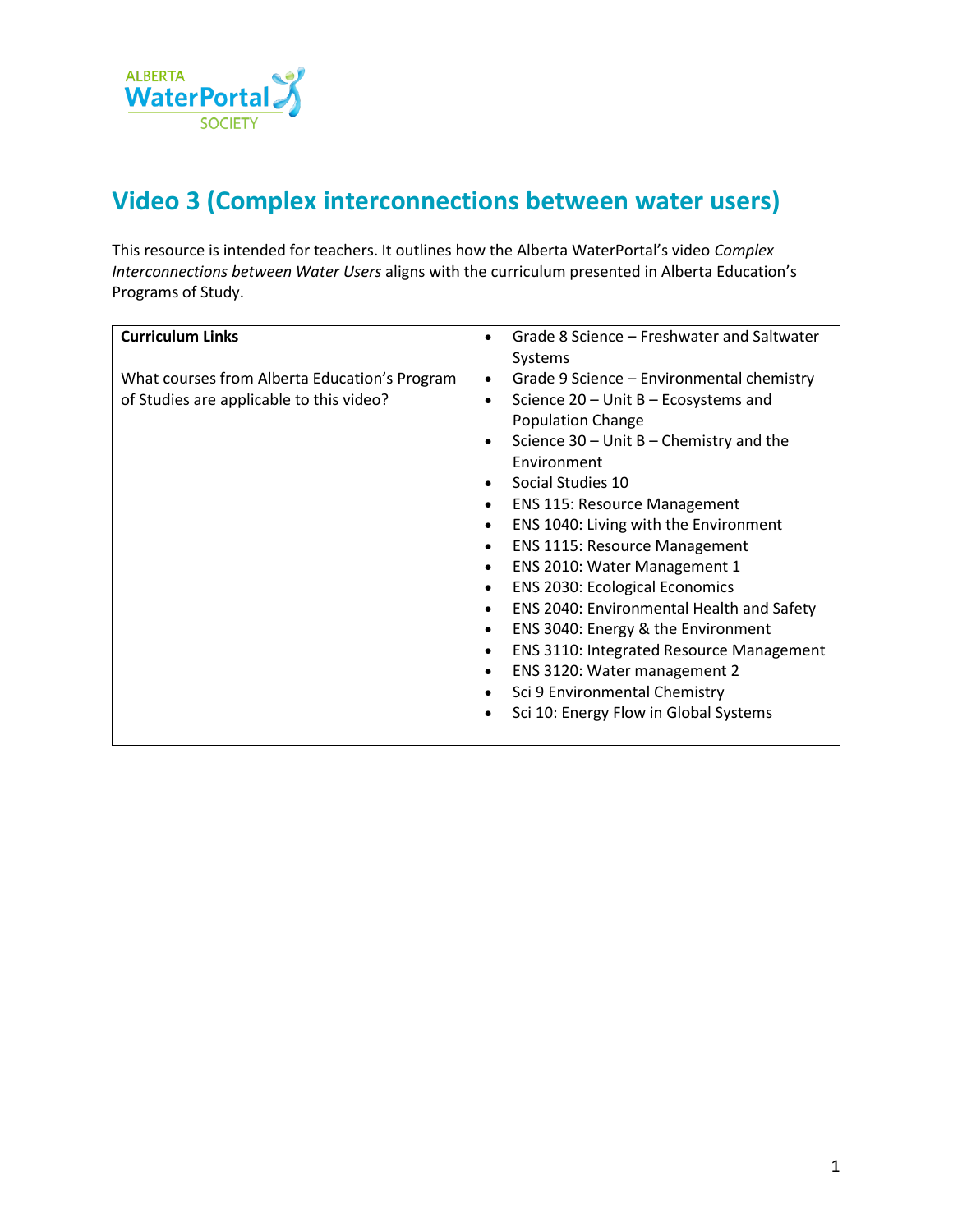

| <b>Key Concepts</b>      | Science and technology have both intended<br>$\bullet$<br>and unintended consequences for humans<br>and the environment.<br>Habitat destruction, reclamation<br>$\bullet$<br>balancing energy use with sustainable<br>$\bullet$<br>development.<br>Nuclear, wind, hydro, biomass, tidal, solar,<br>$\bullet$<br>fuel cell and geothermal alternative energy<br>technologies.<br>Conversion of solar energy, fossil fuels and<br>$\bullet$<br>wind and water power into thermal and<br>electrical energy (science 30 pg. 81)<br>Food and energy production, and water use is<br>$\bullet$<br>a complex, interconnected system.<br>There are trade-offs to every decision made<br>$\bullet$<br>within the Water Nexus. Decisions that<br>create benefits for one user group may have<br>negative impacts on another user group. |
|--------------------------|-------------------------------------------------------------------------------------------------------------------------------------------------------------------------------------------------------------------------------------------------------------------------------------------------------------------------------------------------------------------------------------------------------------------------------------------------------------------------------------------------------------------------------------------------------------------------------------------------------------------------------------------------------------------------------------------------------------------------------------------------------------------------------------------------------------------------------|
| <b>Objectives</b>        | Students will be introduced to the<br>$\bullet$<br>interconnectedness of water, food and<br>energy and begin to understand examples of<br>tangible trade-offs between different water<br>user groups.<br>Students will look at the impact of water<br>$\bullet$<br>conservation efforts on a local and global<br>scale.                                                                                                                                                                                                                                                                                                                                                                                                                                                                                                       |
| <b>Glossary of Terms</b> | Watershed: An area having a common outlet for<br>its surface water runoff. The land area within a<br>basin/watershed drains water to a single body of<br>water, such as a stream, river, or lake.<br>Headwaters: Upper tributaries of a stream or<br>river, considered the source of that stream/river.<br>Groundwater: Water that is stored underground<br>and is able to flows through porous soil and<br>rocks.<br>Municipal drinking water: Water that is<br>withdrawn from a natural source and treated<br>before it is distributed by an underground pipe                                                                                                                                                                                                                                                               |
|                          | network throughout a municipality. This water is                                                                                                                                                                                                                                                                                                                                                                                                                                                                                                                                                                                                                                                                                                                                                                              |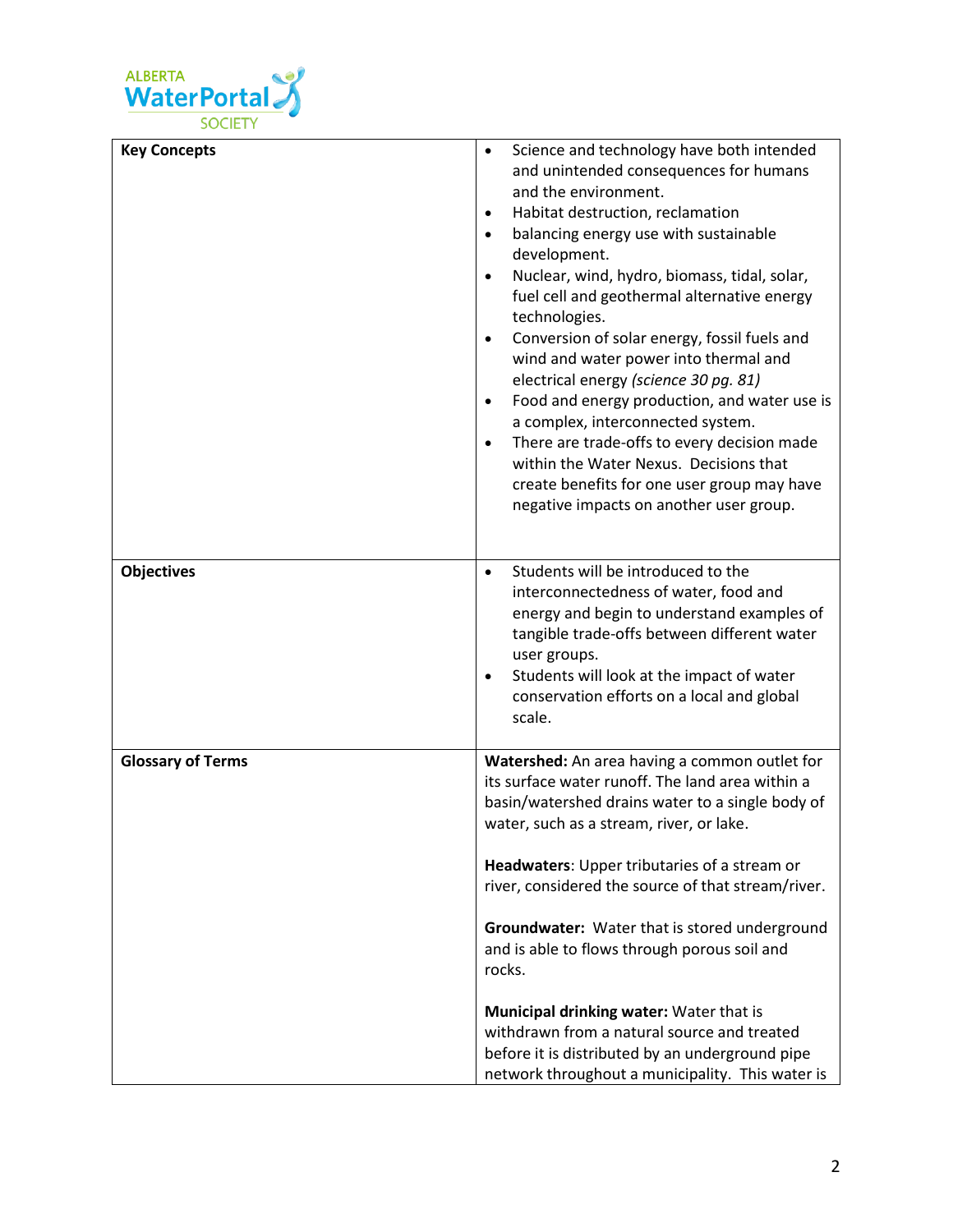

|                                                  | typically used for drinking, personal hygiene and<br>cleaning.<br>Water Nexus: The interconnected dependence<br>on shared water sources between people, food,<br>energy producers and the environment.<br>Hydro electric dam: A dam that uses flowing<br>water to rotate turbines which create electricity.<br>Turbine: A machine for producing continuous<br>power in which a wheel or rotor is made to<br>revolve by a fast-moving flow of water, steam,<br>gas, air, or other fluid.                                                                                                                                                                                                                                                                                                                                                                                                                                                                                                                                                                                                                                                                                                                                                                                                                                                 |
|--------------------------------------------------|-----------------------------------------------------------------------------------------------------------------------------------------------------------------------------------------------------------------------------------------------------------------------------------------------------------------------------------------------------------------------------------------------------------------------------------------------------------------------------------------------------------------------------------------------------------------------------------------------------------------------------------------------------------------------------------------------------------------------------------------------------------------------------------------------------------------------------------------------------------------------------------------------------------------------------------------------------------------------------------------------------------------------------------------------------------------------------------------------------------------------------------------------------------------------------------------------------------------------------------------------------------------------------------------------------------------------------------------|
| <b>Classroom and Online Activity Suggestions</b> | Brainstorm a list of various users within a<br>$\bullet$<br>watershed. Think about how these users<br>might share the same water sources as well<br>as potential trade offs.<br>Reflect on all the ways we use water on a<br>$\bullet$<br>daily basis in both a direct and indirect<br>manner.<br>Research how much water is used by each<br>$\bullet$<br>user group within the Bow River.<br>Research and map out different hydroelectric<br>$\bullet$<br>facilities in the Bow River Watershed. This<br>will help students gain a better<br>understanding of how river levels will be<br>affected in different areas with changes in<br>electric demand.<br>Create a list of positive outcomes for both<br>$\bullet$<br>water and energy use when a water/energy<br>efficient appliance is used.<br>Research how much water, energy and<br>money can be saved by using efficient<br>appliances.<br>Research the risks to aquatic species in<br>$\bullet$<br>Alberta associated with human activities.<br>Go on a field trip to a hydroelectric dam and<br>$\bullet$<br>have an informational tour from one of the<br>dam operators.<br>Describe the environmental impact of<br>$\bullet$<br>developing and using various energy sources;<br>i.e., conventional oil, oil sands, solar power,<br>wind power, biomass, hydroelectricity, |